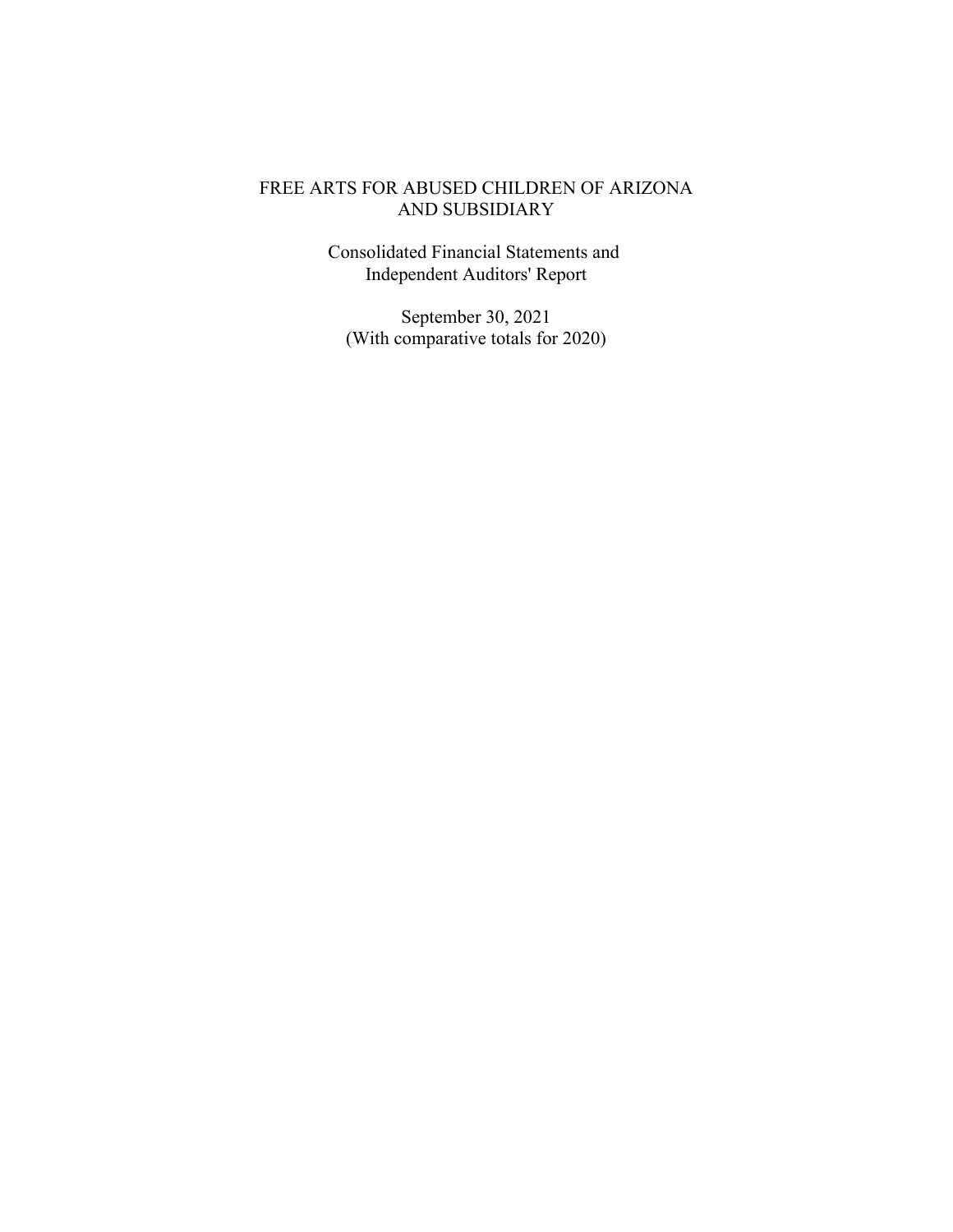## **CONTENTS**

| <b>Consolidated Financial Statements:</b> |  |
|-------------------------------------------|--|
|                                           |  |
|                                           |  |
|                                           |  |
|                                           |  |
|                                           |  |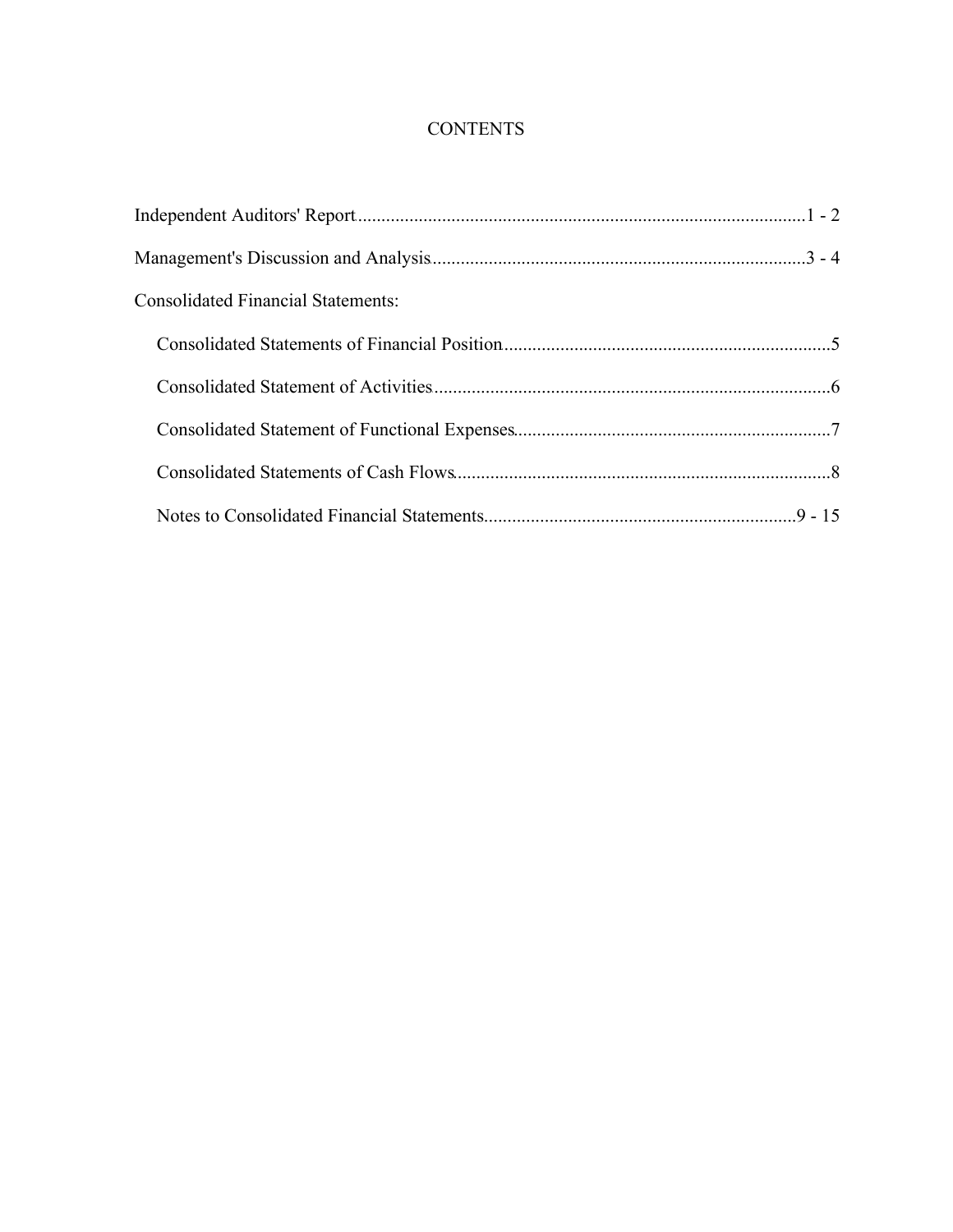

### Independent Auditors' Report

To the Board of Directors of Free Arts for Abused Children of Arizona and Subsidiary Phoenix, Arizona

### **Report on the Financial Statements**

We have audited the accompanying consolidated financial statements of Free Arts for Abused Children of Arizona and Subsidiary (Free Arts, an Arizona nonprofit corporation), which comprise the consolidated statement of financial position as of September 30, 2021, and the related consolidated statements of activities, functional expenses, and cash flows for the year then ended, and the related notes to the consolidated financial statements.

### **Management's Responsibility for the Financial Statements**

Management is responsible for the preparation and fair presentation of these consolidated financial statements in accordance with accounting principles generally accepted in the United States of America; this includes the design, implementation, and maintenance of internal control relevant to the preparation and fair presentation of consolidated financial statements that are free from material misstatement, whether due to fraud or error.

### **Auditors' Responsibility**

Our responsibility is to express an opinion on these consolidated financial statements based on our audit. We conducted our audit in accordance with auditing standards generally accepted in the United States of America. Those standards require that we plan and perform the audit to obtain reasonable assurance about whether the consolidated financial statements are free from material misstatement.

An audit involves performing procedures to obtain audit evidence about the amounts and disclosures in the consolidated financial statements. The procedures selected depend on the auditors' judgment, including the assessment of the risks of material misstatement of the consolidated financial statements, whether due to fraud or error. In making those risk assessments, the auditor considers internal control relevant to the entity's preparation and fair presentation of the consolidated financial statements in order to design audit procedures that are appropriate in the circumstances, but not for the purpose of expressing an opinion on the effectiveness of the entity's internal control. Accordingly, we express no such opinion. An audit also includes evaluating the appropriateness of accounting policies used and the reasonableness of significant accounting estimates made by management, as well as evaluating the overall presentation of the consolidated financial statements.

We believe that the audit evidence we have obtained is sufficient and appropriate to provide a basis for our audit opinion.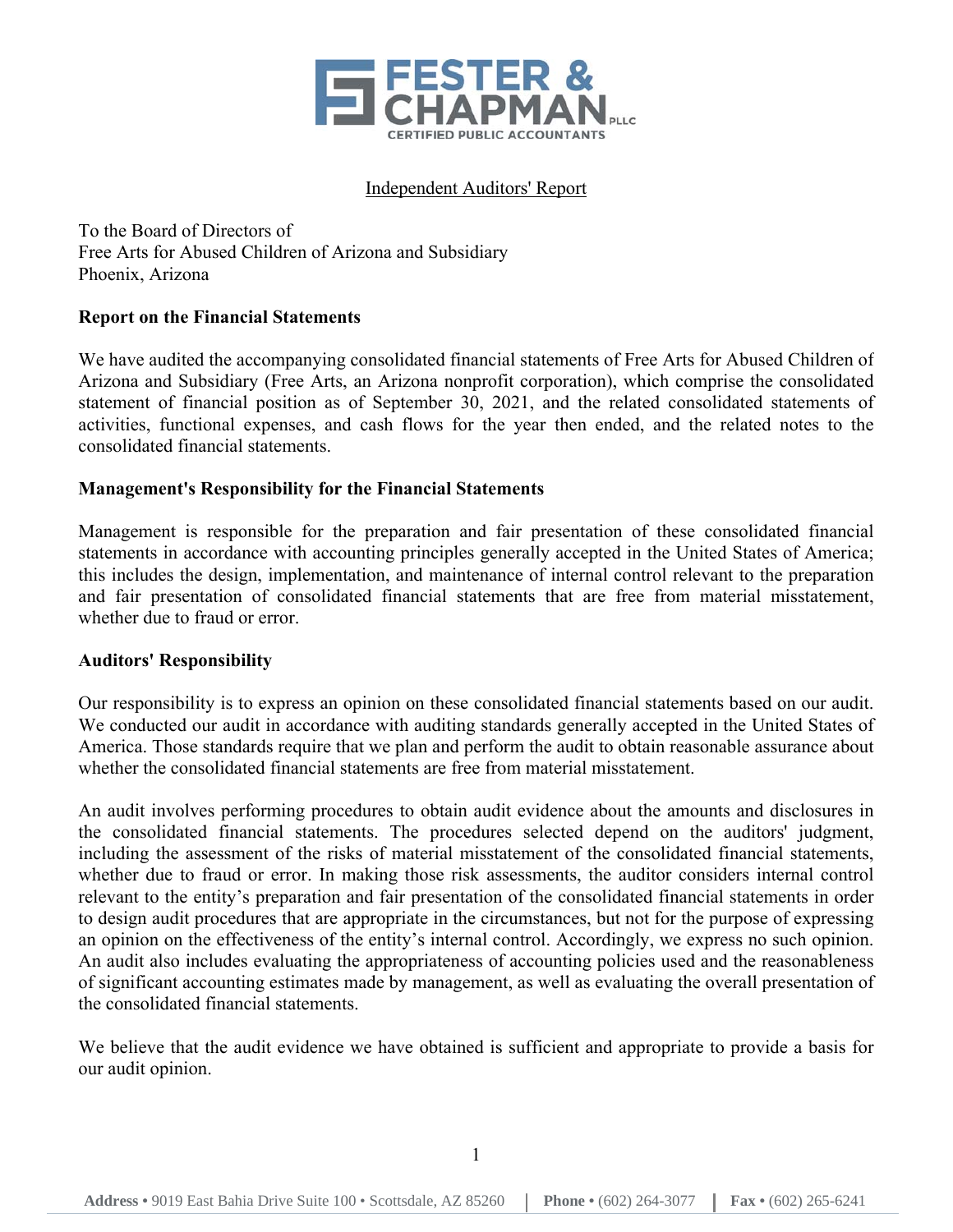## **Opinion**

In our opinion, the consolidated financial statements referred to above present fairly, in all material respects, the financial position of Free Arts for Abused Children of Arizona and Subsidiary as of September 30, 2021, and the changes in its net assets and its cash flows for the year then ended in accordance with accounting principles generally accepted in the United States of America.

### **Report on Supplementary Information**

Our audit was conducted for the purpose of forming an opinion on the consolidated financial statements as a whole. The management's discussion and analysis on pages 3 and 4 is presented for purposes of additional analysis and is not a required part of the consolidated financial statements. Such information has not been subjected to the auditing procedures applied in the audit of the consolidated financial statements and, accordingly, we do not express an opinion or provide any assurance on it.

### **Report on Summarized Comparative Information**

We have previously audited Free Art's 2020 consolidated financial statements, and our report dated April 1, 2021, expressed an unmodified audit opinion on those audited consolidated financial statements. In our opinion, the summarized comparative information presented herein as of and for the year ended September 30, 2020, is consistent, in all material respects, with the audited consolidated financial statements from which it has been derived.

Fester & Chapman, PLLC

January 20, 2022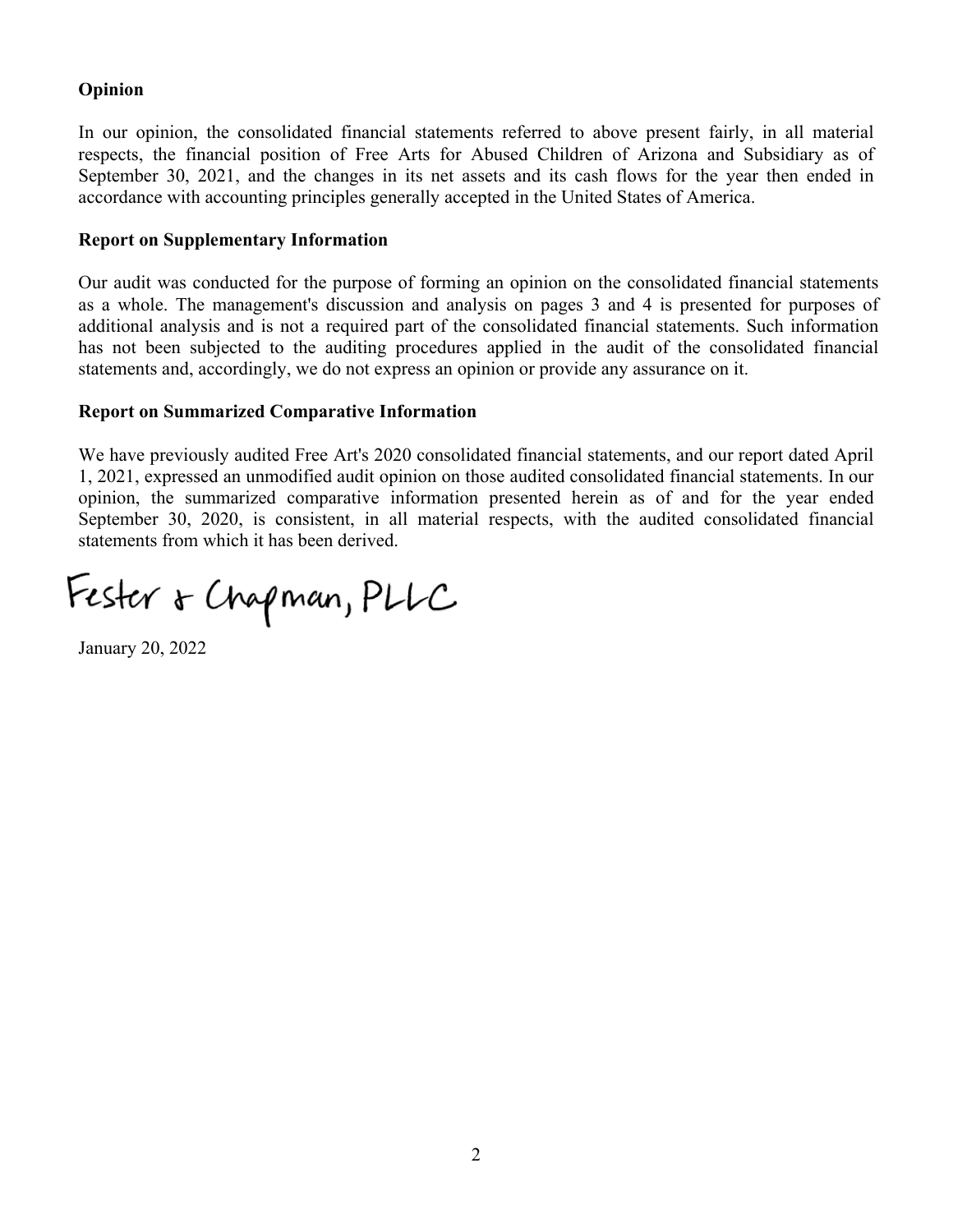The purpose of this letter, the Management's Discussion and Analysis, is to give context to our financial statements and share additional information that will provide the full picture of how Free Arts for Abused Children of Arizona (Free Arts) performed in Fiscal Year 2021. Further details can be found in our annual impact report posted on our website [www.freeartsaz.org.](http://www.freeartsaz.org/)

### **Who is Free Arts?**

Our Mission: Transforming children's trauma to resilience through the arts.

Our Vision: Every child who has experienced the trauma of abuse, neglect, and/or homelessness has access to resilience-building arts programs and caring adult volunteer mentors.

Our Values: Resilience – Bravery – Connection – Creativity – Strength – Innovation

Over the past 28 years, Free Arts has proudly transformed the lives of more than 143,000 children in Maricopa County. From an initial volunteer base of 5 individuals serving 50 children, Free Arts now employs 18 staff members serving approximately 6,000 children each year. Free Arts partners with 39 social service agencies at more than 100 locations and 30 arts and culture organizations throughout Maricopa County, Arizona to provide a unique combination of arts, a trauma-informed curriculum, and mentoring, to children who are in out-of-home care.

### **What determines success?**

Since our founding in 1993, we have maintained steady, controlled growth in direct response to increased demand for services. We track the number of children we serve, and the outcomes reported by the children receiving our services: increased safety, self-expression, skill building, self-efficacy, and resilience. To fund our programs, Free Arts raises revenue from private/family foundations; corporate, state, and municipal grants; individual donors; agency-driven special events; and third-party beneficiary events.

The national and global events of 2020-2021 also inspired Free Arts to take a deeper look at how we care for our staff and board. Focusing on this as a measure of success led us to update policies and procedures to help our team do their best work during ongoing uncertainty and to begin a long-term process to build a more diverse, equitable, and inclusive culture within our organization.

## **Organizational Results**

### Transforming Children's Trauma to Resilience

In Fiscal Year 2021, Free Arts programs served 11,355 children. 9,092 of these children were served through a special project called Bravery Boxes. With COVID-19 continuing to restrict our access to children, we saw an opportunity to not only deliver intentional art projects directly to the children we serve in Maricopa County, but also statewide. In partnership with the Arizona Department of Child Safety, we provided Bravery Boxes to children entering foster care throughout the state. Each child received a Bravery Box full of art supplies and intentional art activities designed to help them process their experience and build resilience.

Free Arts showed our organizational resilience in 2021. We are an agency that is reinstituting programs and building up our staff and support structures not only to match pre-pandemic service levels, but to grow and take on new programming to support the children in our community. For example, in 2021 we held our Theater Camp program in-person (rather than virtual as we did in 2020). This program supported a small group of teenagers in telling their stories to an enthusiastic audience at the Herberger Theatre Center. We also grew our staff to support the growth and expansion of programs for foster and kinship families and for our program alumni. And we launched a beautifully redesigned website to engage more people in our work.

We evaluated the following outcomes for 2021 programming:

• 84% of children reported meaningful relationships/interactions with adults

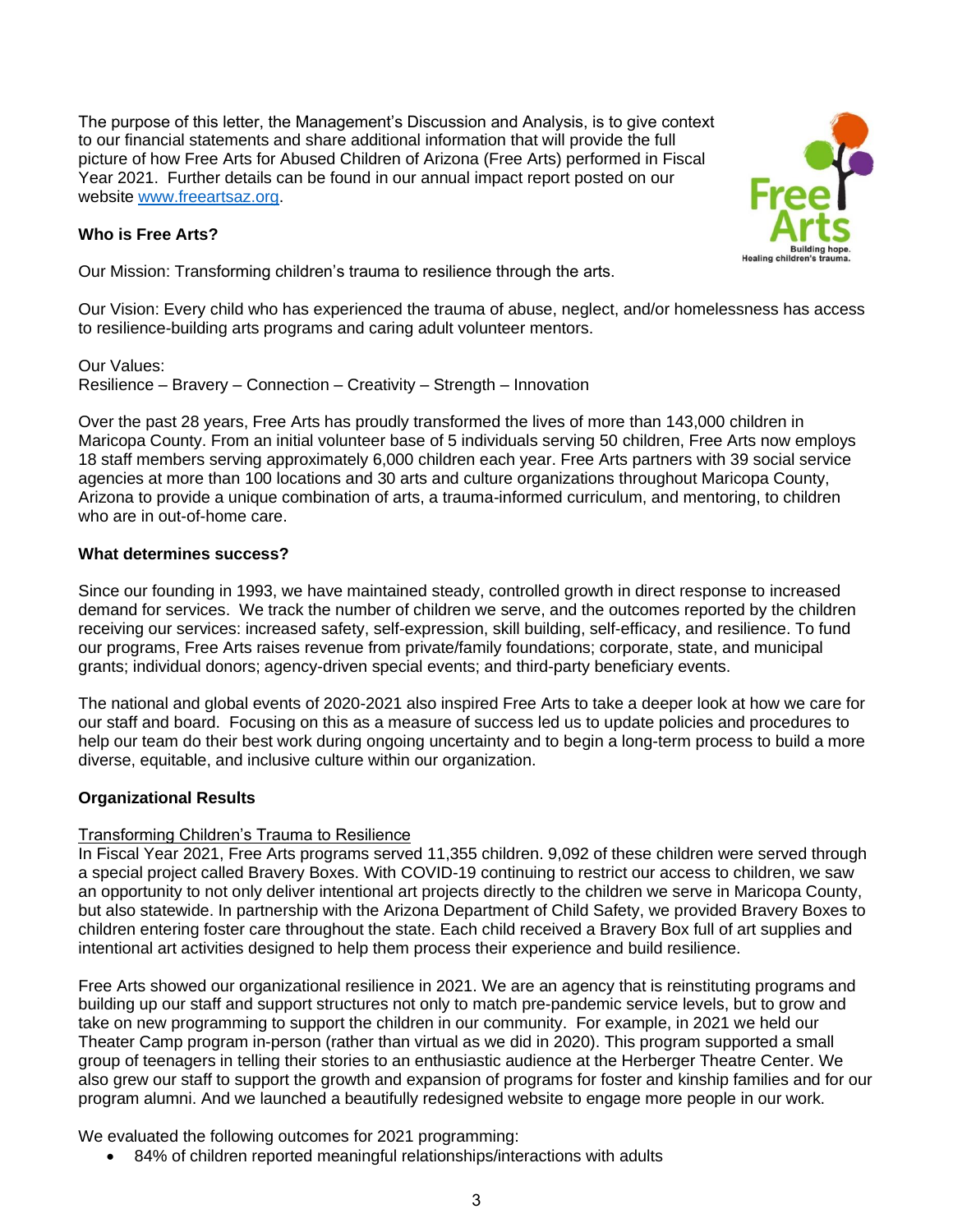- 83% of children felt they had the opportunity to do something they thought they couldn't do
- 85% of children shared they felt a sense of belonging
- 80% of children felt they had an opportunity to lead their peers
- 84% of children felt they had opportunities to use inspiring materials and supplies to learn a new skill

According to resilience and youth development research, these opportunities directly correlate to the ability of children to increase their feeling of safety, practice self-expression, build skills, develop self-efficacy, and ultimately build resilience. [\(https://developingchild.harvard.edu/science/key-concepts/resilience/\)](https://developingchild.harvard.edu/science/key-concepts/resilience/)

#### Financial Position

The last five years have been eventful for Free Arts. Our rapid growth indicates an investment from the community into Free Arts to provide fundamental services to children. We completed a \$4.5 million purchase and investment in a building in Central Phoenix that will serve as a permanent home for Free Arts. This building is now an asset that Free Arts can build on and use to expand our organization's reach. We believe our financial statements show an organization that is growing smartly, is managing risk appropriately, and is poised for expansion to meet demand.

After our building investment, Free Arts has approximately \$2.3 million remaining in cash reserves (liquidity) which represents 11 months of expenses. Our goal is to have 6-8 months of reserves/liquidity to provide stable cash flow throughout the year and as a buffer for unusual circumstances, such as a global pandemic. Over the next three years we plan to draw down the extra cash reserves to fund growth initiatives in our 2028 strategic vision which includes statewide programming, services for foster and kinship families, continued resilience-building opportunities for alumni, and to be a recognized leader for resilience through the arts.

#### **Our Impact**

2021 brought tremendous growth and change. It also continued to alter the way we live our lives and engage with our communities. Looking back on this year gives Free Arts cause for celebration as it showcased the ways we are resilient – through our community, our organization, and our program participants.

Our impact is often best expressed by the children and young adults in our programs:

"This program helped me express things I can't say out loud."

- Eric, age 15

"To see my little sister again," "To have my own salon," "To become a brain surgeon." These are some of the hopes and dreams that were expressed by the teens at this year's 2021 Theater Camp.

"Through growth, the bad becomes wisdom and the good is magnified in the new. You have to let yourself be bigger than the bad, make room within yourself beyond the shame and guilt for your joy, your talent, the knowledge of your worth." Rich, Free Arts Alumni

Because of our caring community, dedicated volunteers, talented teaching artists, creative staff members, supportive board of directors, and committed donors, 2021 was a successful year for Free Arts. We are excited to celebrate our resilience with you. Thank you for your interest in and support of Free Arts for Abused Children of Arizona.

Sincerely,

Amber M. Wayne **Alicia Sutton Campbell** President, Board of Directors Executive Director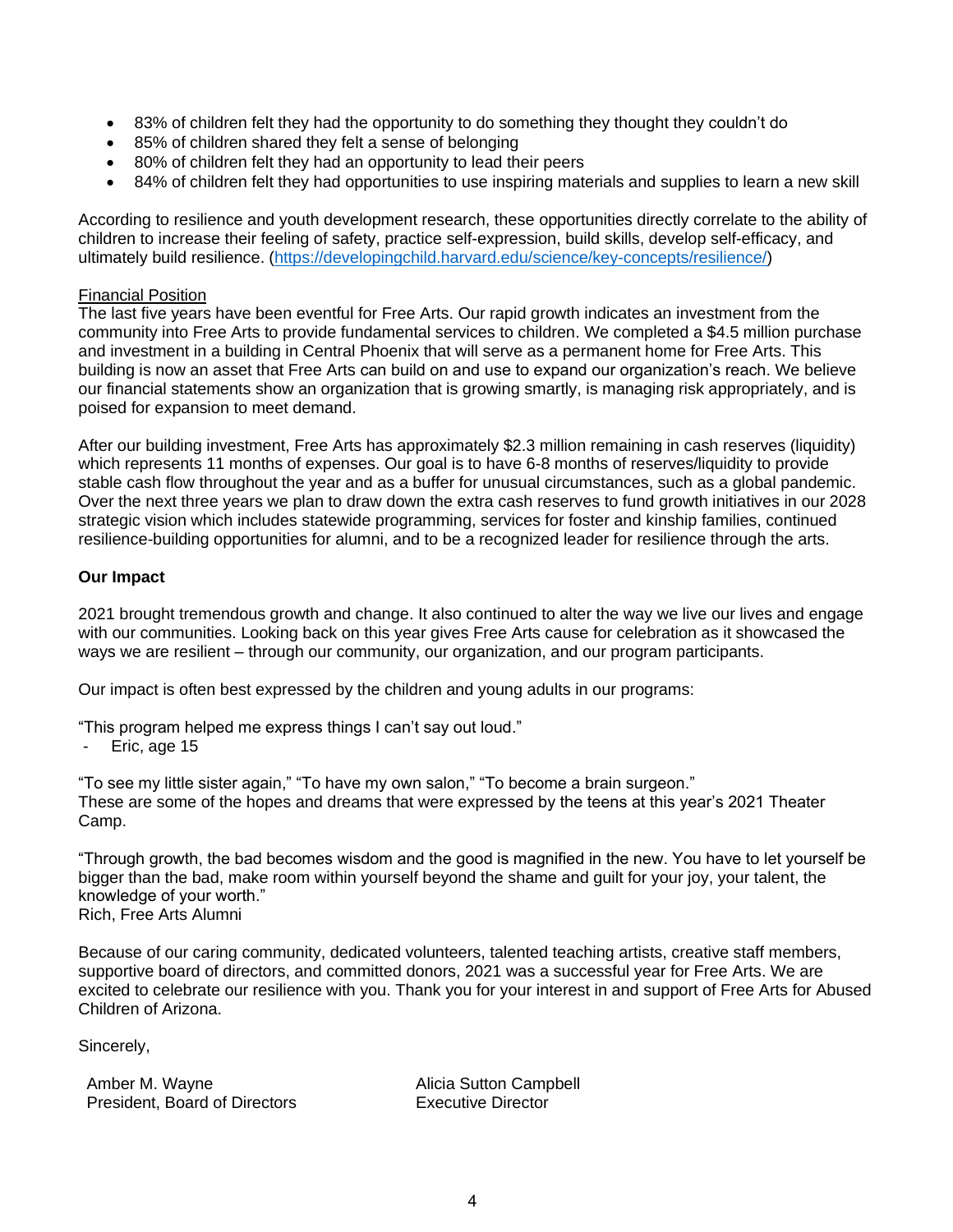## Consolidated Statements of Financial Position

### September 30, 2021 (with comparative financial information as of September 30, 2020)

|                                                                                                                                                                              | 2021                                                      | 2020                                                     |
|------------------------------------------------------------------------------------------------------------------------------------------------------------------------------|-----------------------------------------------------------|----------------------------------------------------------|
| <b>ASSETS</b>                                                                                                                                                                |                                                           |                                                          |
| Cash and cash equivalents<br>Contributions receivable, net<br>Other receivable                                                                                               | \$2,248,399<br>747,721                                    | 1,508,857<br><sup>S</sup><br>296,628<br>5,073            |
| Prepaid expenses<br>Inventory                                                                                                                                                | 28,015                                                    | 26,002<br>30,774                                         |
| Property and equipment, net                                                                                                                                                  | 3,864,201                                                 | 4,031,265                                                |
| <b>Total assets</b>                                                                                                                                                          | \$6,888,336                                               | <u>\$5,898,599</u>                                       |
| <b>LIABILITIES AND NET ASSETS</b><br>Accounts payable<br>Accrued payroll and related<br>Construction contracts and retainage payable<br><b>Total liabilities</b>             | $\mathcal{S}$<br>15,897<br>46,010<br>61,907               | $\mathbb{S}$<br>13,366<br>66,711<br>21,163<br>101,240    |
| Net assets:<br>Without donor restrictions:<br>Undesignated<br>Board-designated<br>Total net assets without donor restrictions<br>With donor restrictions<br>Total net assets | 5,933,999<br>141,123<br>6,075,122<br>751,307<br>6,826,429 | 5,469,041<br>31,690<br>5,500,731<br>296,628<br>5,797,359 |
| Total liabilities and net assets                                                                                                                                             | 6,888,336<br>у                                            | \$5,898,599                                              |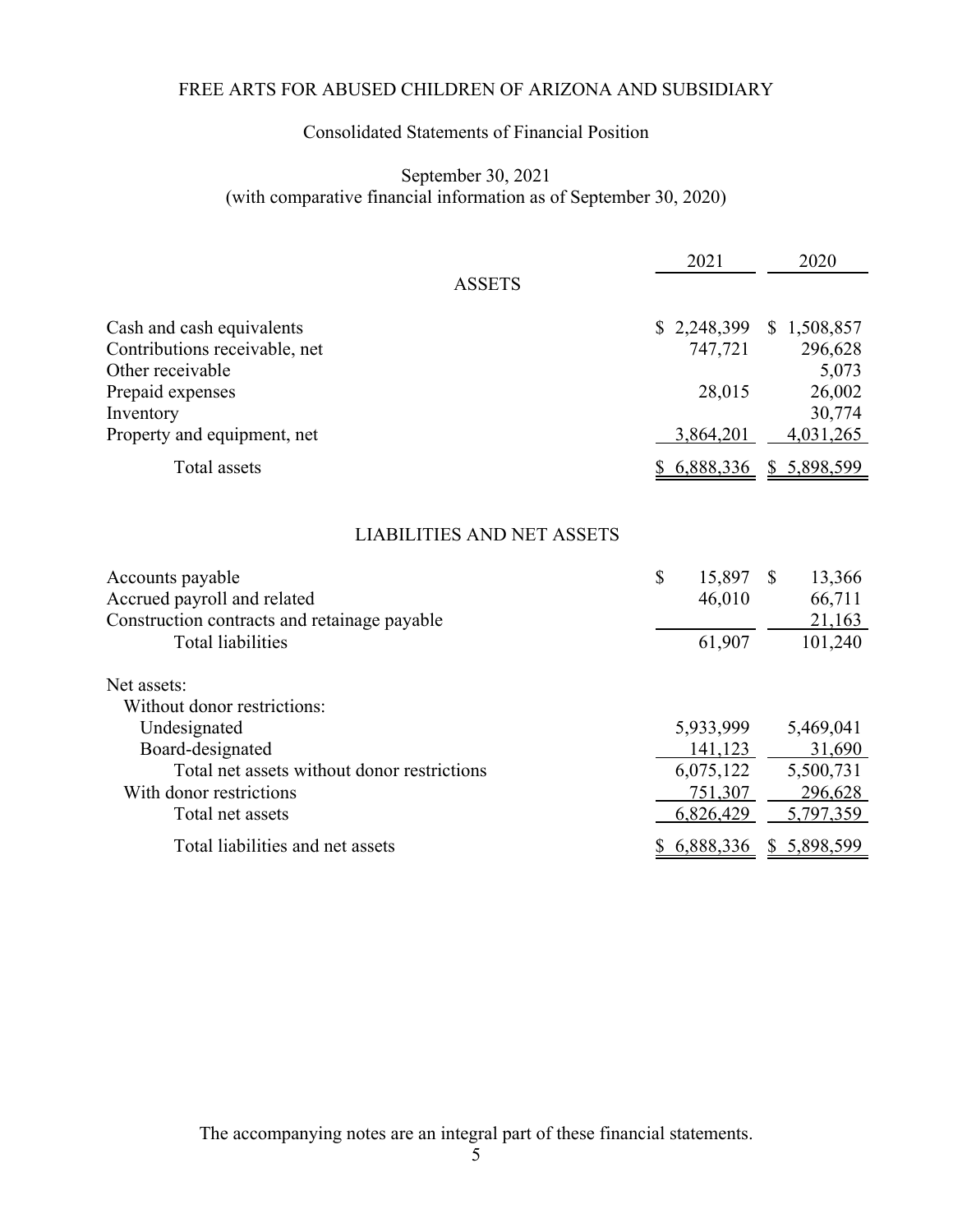## Consolidated Statements of Activities

## Year Ended September 30, (with comparative financial information for the year ended September 30, 2020)

|                                       |                                  |                            |                 | Totals                    |
|---------------------------------------|----------------------------------|----------------------------|-----------------|---------------------------|
|                                       | Without<br>Donor<br>Restrictions | With Donor<br>Restrictions | 2021            | 2020                      |
| Public support and revenue:           |                                  |                            |                 |                           |
| Contributions                         | 1,717,272<br>$\mathbb{S}^-$      | 882,881<br>$\mathbb{S}$    | \$2,600,153     | 2,128,199<br>$\mathbb{S}$ |
| Government grants                     | 221,940                          |                            | 221,940         | 196,698                   |
| Special event revenue                 | 66,926                           |                            | 66,926          | 40,675                    |
| In-kind contributions                 | 92,162                           |                            | 92,162          | 50,809                    |
| <b>Paycheck Protection Program</b>    |                                  |                            |                 | 164,300                   |
| Other revenue                         | 38,036                           |                            | 38,036          | 64,888                    |
| Net assets released from restriction  | 428,202                          | (428, 202)                 |                 |                           |
| Total public support and revenue      | 2,564,538                        | 454,679                    | 3,019,217       | 2,645,569                 |
| Expenses:                             |                                  |                            |                 |                           |
| Program services - arts and mentoring | 1,514,172                        |                            | 1,514,172       | 1,327,765                 |
| Management and general                | 234,850                          |                            | 234,850         | 207,199                   |
| Fundraising                           | 241,125                          |                            | 241,125         | 211,153                   |
| Total expenses                        | 1,990,147                        |                            | 1,990,147       | 1,746,117                 |
| Change in net assets                  | 574,391                          | 454,679                    | 1,029,070       | 899,452                   |
| Net assets, beginning of year         | 5,500,731                        | 296,628                    | 5,797,359       | 4,897,907                 |
| Net assets, end of year               | 6,075,122                        | 751,307                    | 6,826,429<br>\$ | 5,797,359<br>\$           |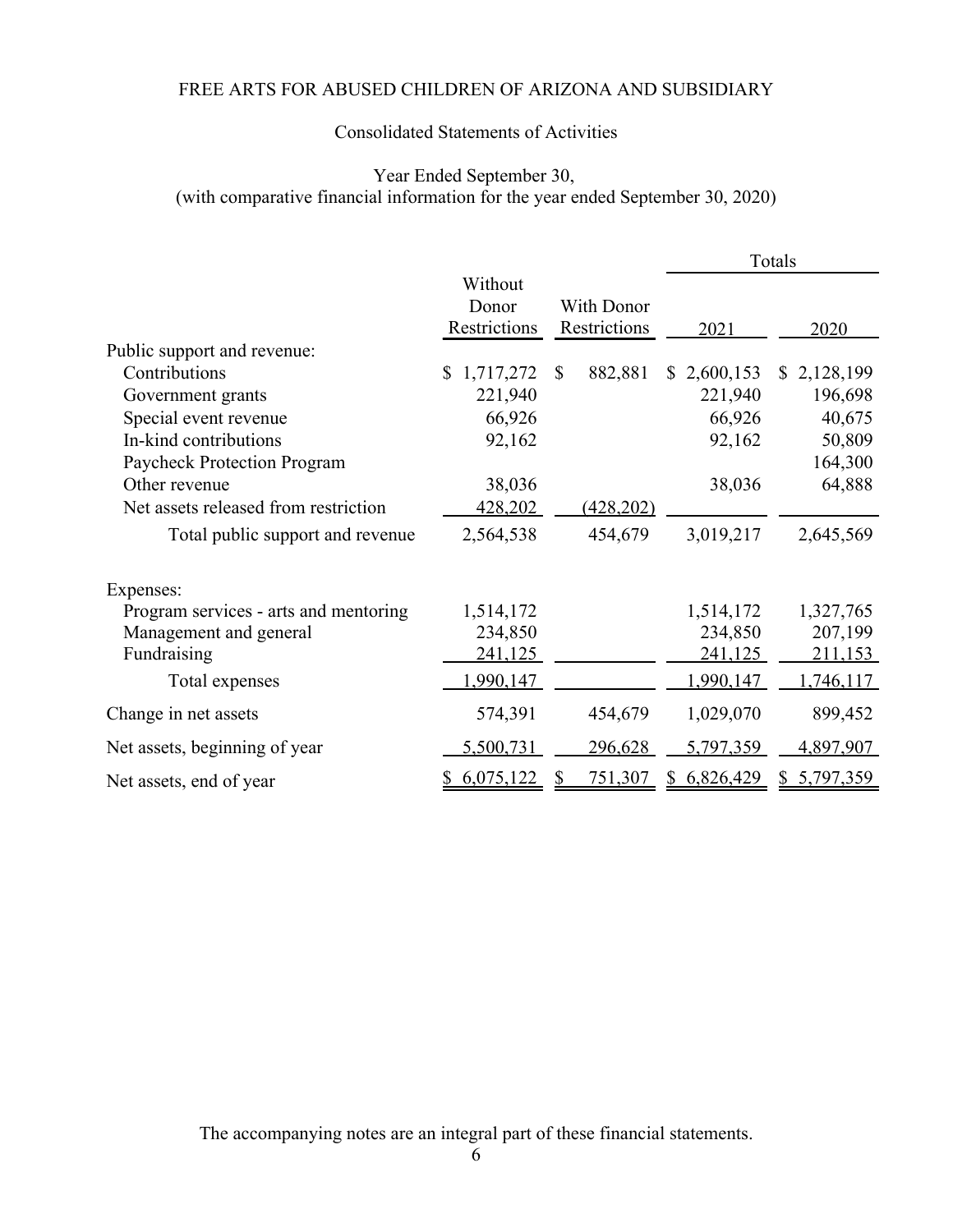Consolidated Statement of Functional Expenses

### Year Ended September 30, 2021 (with comparative financial information for the year ended September 30, 2020)

|                                           | Program               |               |                            |              |                |               |              |           |  |
|-------------------------------------------|-----------------------|---------------|----------------------------|--------------|----------------|---------------|--------------|-----------|--|
|                                           | Services              |               | <b>Supporting Services</b> |              |                | Totals        |              |           |  |
|                                           | Arts and<br>Mentoring |               | Management<br>and General  |              | Fundraising    | 2021          |              | 2020      |  |
| Staff salaries                            | \$<br>595,785         | <sup>\$</sup> | 191,488                    | $\mathbb{S}$ | 144,367        | \$<br>931,640 | $\mathbb{S}$ | 876,446   |  |
| Payroll taxes and fees                    | 51,621                |               | 11,086                     |              | 11,089         | 73,796        |              | 65,132    |  |
| Employee benefits                         | 78,767                |               | 13,008                     |              | 10,475         | 102,250       |              | 68,115    |  |
| Contract and intern employees             | 159,603               |               | 3,480                      |              | 2,583          | 165,666       |              | 109,426   |  |
| Other professional fees                   | 11,490                |               | 250                        |              | 186            | 11,926        |              | 13,390    |  |
| Professional artists' fees                | 39,983                |               | 872                        |              | 647            | 41,502        |              | 81,050    |  |
| Art and office supplies                   | 93,987                |               | 181                        |              | 2,102          | 96,270        |              | 33,392    |  |
| Printing and postage                      | 19,329                |               | 90                         |              | 9,490          | 28,909        |              | 17,303    |  |
| Operating costs                           | 193,073               |               | 7,007                      |              | 25,606         | 225,686       |              | 262,315   |  |
| Professional development                  | 5,779                 |               | 82                         |              | 1,957          | 7,818         |              | 13,356    |  |
| Director and officers liability insurance | 9,751                 |               | 419                        |              | 314            | 10,484        |              | 10,482    |  |
| Equipment rental and maintenance          | 1,178                 |               |                            |              |                | 1,178         |              | 2,500     |  |
| Marketing and promotion                   | 5,111                 |               | 76                         |              | 27,201         | 32,388        |              | 20,088    |  |
| Travel                                    | 751                   |               | $\overline{2}$             |              | $\overline{2}$ | 755           |              | 9,483     |  |
| Telephone                                 | 7,163                 |               | 308                        |              | 231            | 7,702         |              | 7,046     |  |
| In-kind                                   | 91,987                |               | 100                        |              | 75             | 92,162        |              | 50,809    |  |
| Interest                                  |                       |               |                            |              |                |               |              | 50        |  |
| Depreciation and amortization             | 148,814               |               | 6,401                      |              | 4,800          | 160,015       |              | 104,819   |  |
| Total expenses                            | 1,514,172             | У             | 234,850                    |              | 241,125        | \$1,990,147   | \$           | 1,745,202 |  |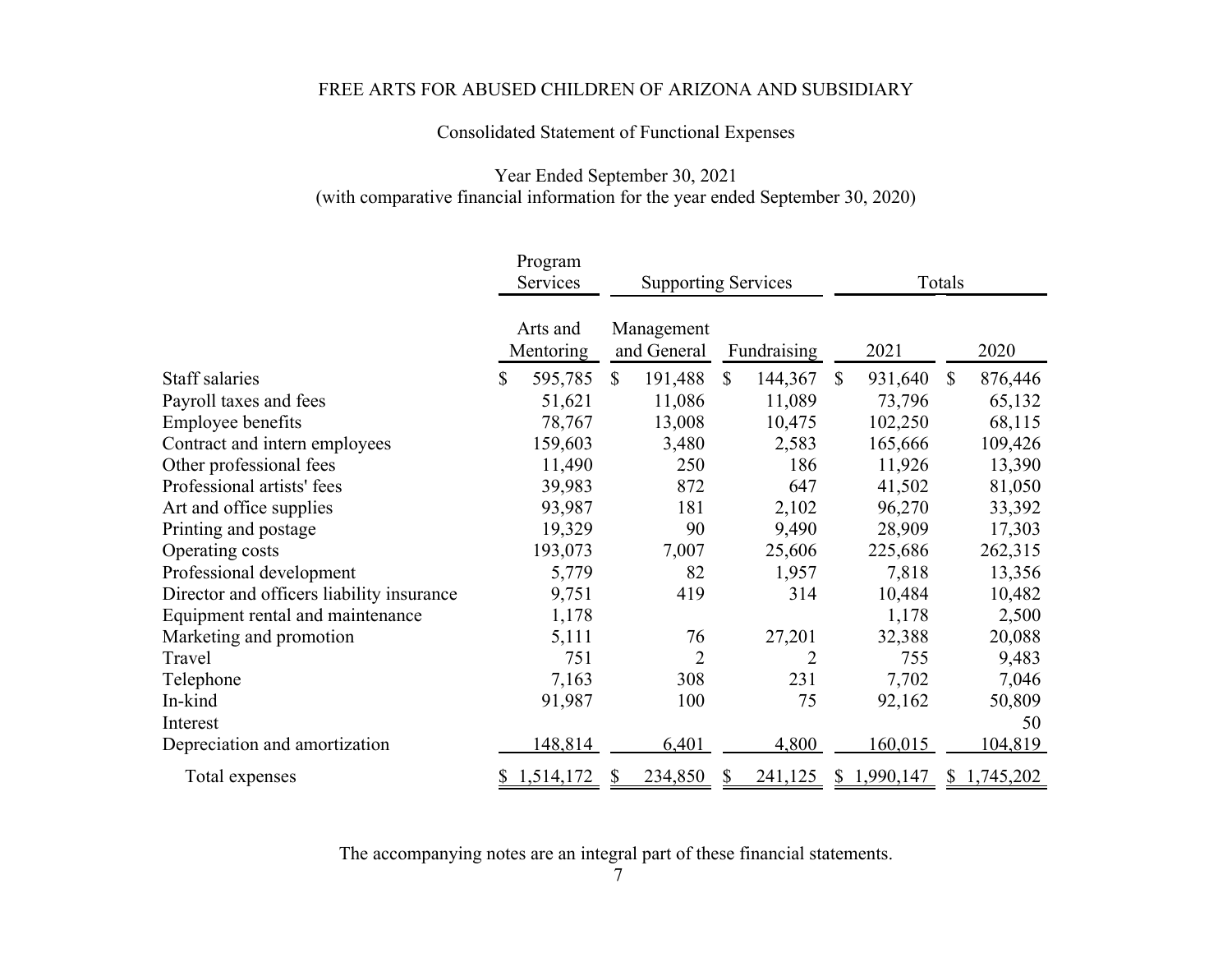## Consolidated Statements of Cash Flows

# Years Ended September 30,

|                                                                    | 2021        |              | 2020        |
|--------------------------------------------------------------------|-------------|--------------|-------------|
| Cash flows from operating activities:                              |             |              |             |
| Change in net assets                                               | \$1,029,070 | $\mathbb{S}$ | 899,452     |
| Adjustments to reconcile change in net assets to net cash and cash |             |              |             |
| equivalents provided by operating activities:                      |             |              |             |
| Depreciation                                                       | 160,015     |              | 104,819     |
| Changes in:                                                        |             |              |             |
| Contributions receivable, net                                      | (451,093)   |              | (156, 476)  |
| Other receivable                                                   | 5,073       |              | (5,073)     |
| Prepaid expenses                                                   | (2,013)     |              | (7,802)     |
| Inventory                                                          | 30,774      |              | (30, 774)   |
| Accounts payable                                                   | 2,531       |              | 12,613      |
| Accrued payroll and related                                        | (20, 701)   |              | 32,587      |
| Net cash and cash equivalents provided by operating activities     | 753,656     |              | 849,346     |
| Cash flows from investing activities:                              |             |              |             |
| Purchases of property and equipment                                | (14, 114)   |              | (1,245,381) |
| Net cash and cash equivalents used by investing activities         | (14, 114)   |              | (1,245,381) |
| Cash flows from financing activities:                              |             |              |             |
| Principal payments on capital lease                                |             |              | (5,949)     |
| Net cash and cash equivalents used by                              |             |              |             |
| financing activities                                               |             |              | (5,949)     |
| Change in cash and cash equivalents                                | 739,542     |              | (401, 984)  |
| Cash and cash equivalents, beginning of year                       | 1,508,857   |              | 1,910,841   |
| Cash and cash equivalents, end of year                             | \$2,248,399 |              | \$1,508,857 |
| Supplemental disclosures:                                          |             |              |             |
| Cash paid during the year for interest                             | \$          | \$           | 50          |
| Property and equipment acquired per construction contracts and     |             |              |             |
| retainage payable                                                  | \$          | \$           | 21,163      |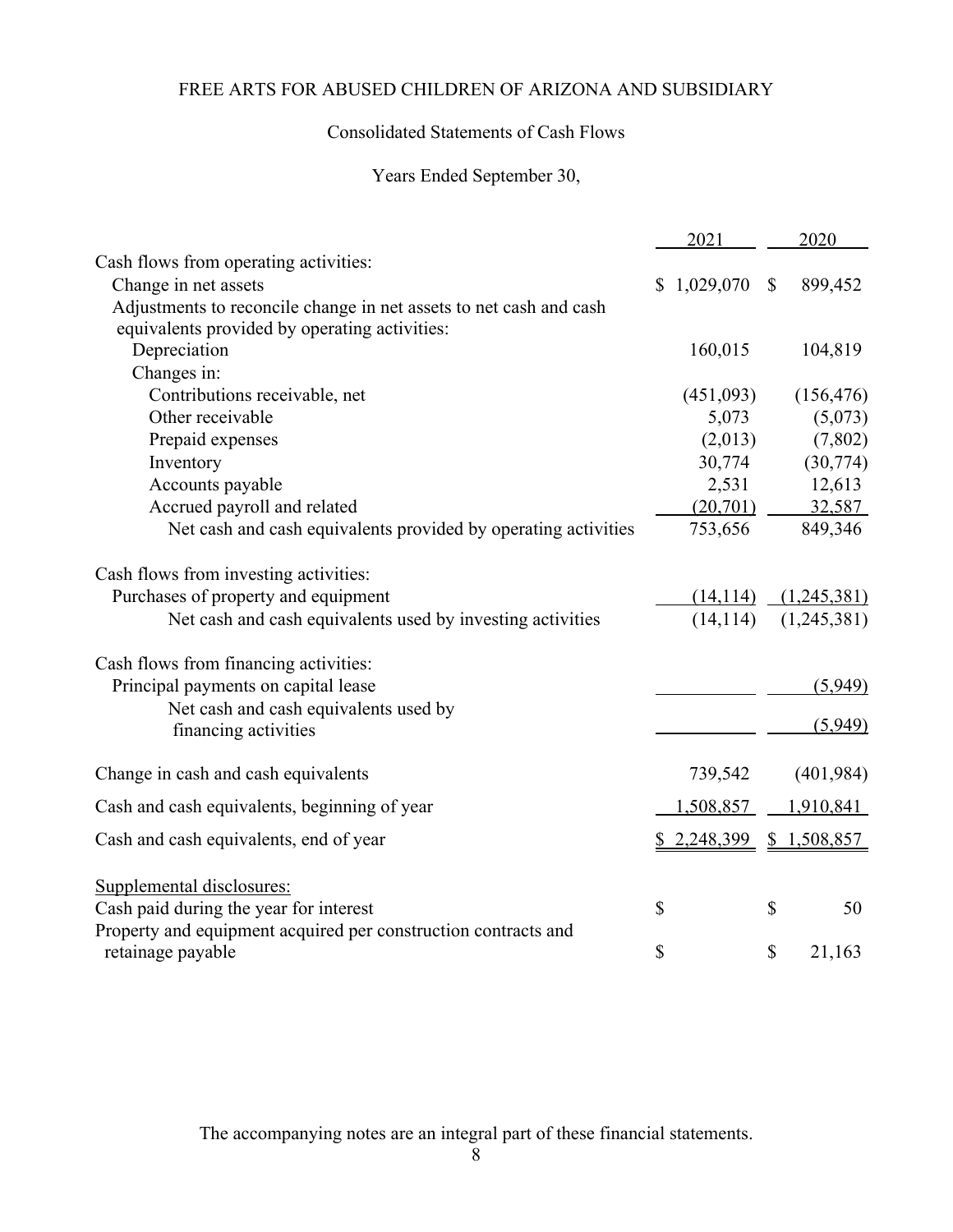### NOTES TO FINANCIAL STATEMENTS

September 30, 2021

(with comparative financial information as of and for the year ended September 30, 2020)

### NOTE 1 - SUMMARY OF SIGNIFICANT ACCOUNTING POLICIES

Organization: Free Arts for Abused Children of Arizona as incorporated under the laws of the state of Arizona on October 9, 1993. Free Arts for Abused Children of Arizona is a nonprofit organization that transforms children's trauma to resilience through the arts. Over the past twentyfive years, the Organization has proudly served more than 125,000 children in Maricopa County. The Organization has 15 staff members and 900 volunteer mentors who serve nearly 8,000 children each year. The Organization partners with 40 individual social service agencies at 100+ sites to provide a unique combination of arts, a trauma informed curriculum, and mentoring, to children who are in out-of-home care. The Organization uses the arts to build resilience in children who have experienced the trauma of abuse, neglect, or homelessness. Volunteer mentors and professional teaching artists create a safe environment where children can express themselves, learn new skills, build self-efficacy, and begin to heal.

Free Arts Building Hope, LLC, (Building Hope) was incorporated in the state of Arizona in 2017 and is 100% owned by Free Arts for Abused Children of Arizona. Free Arts Building Hope, LLC is a single member LLC established to hold title to the building and all building related activities.

Basis of Presentation: Free Arts follows the recommendations of the Financial Accounting Standards Board Accounting Standards Codification (FASB ASC) topic of *Not-for-Profit Entities*, requiring Free Arts to report information regarding its financial position and activities according into two classes of net assets: without donor restrictions and with donor restrictions.

*Net Assets Without Donor Restrictions* – Net assets available for use in general operations and not subject to donor (or certain grantor) restrictions.

*Net Assets With Donor Restrictions* – Net assets subject to donor- (or certain grantor-) imposed restrictions. Some donor-imposed restrictions are temporary in nature, such as those that will be met by the passage of time or other events specified by the donor. Donor-imposed restrictions are released when a restriction expires, that is, when the stipulated time has elapsed, when the restricted stipulated purpose for which the resource was restricted has been fulfilled, or both.

Use of Estimates: In preparing financial statements in conformity with generally accepted accounting principles (GAAP), management is required to make estimates and assumptions that affect the reported amounts of assets and liabilities, the disclosure of contingent assets and liabilities at the date of the financial statements, and the reported amounts of revenues and expenses during the reporting period. Actual results could differ from those estimates.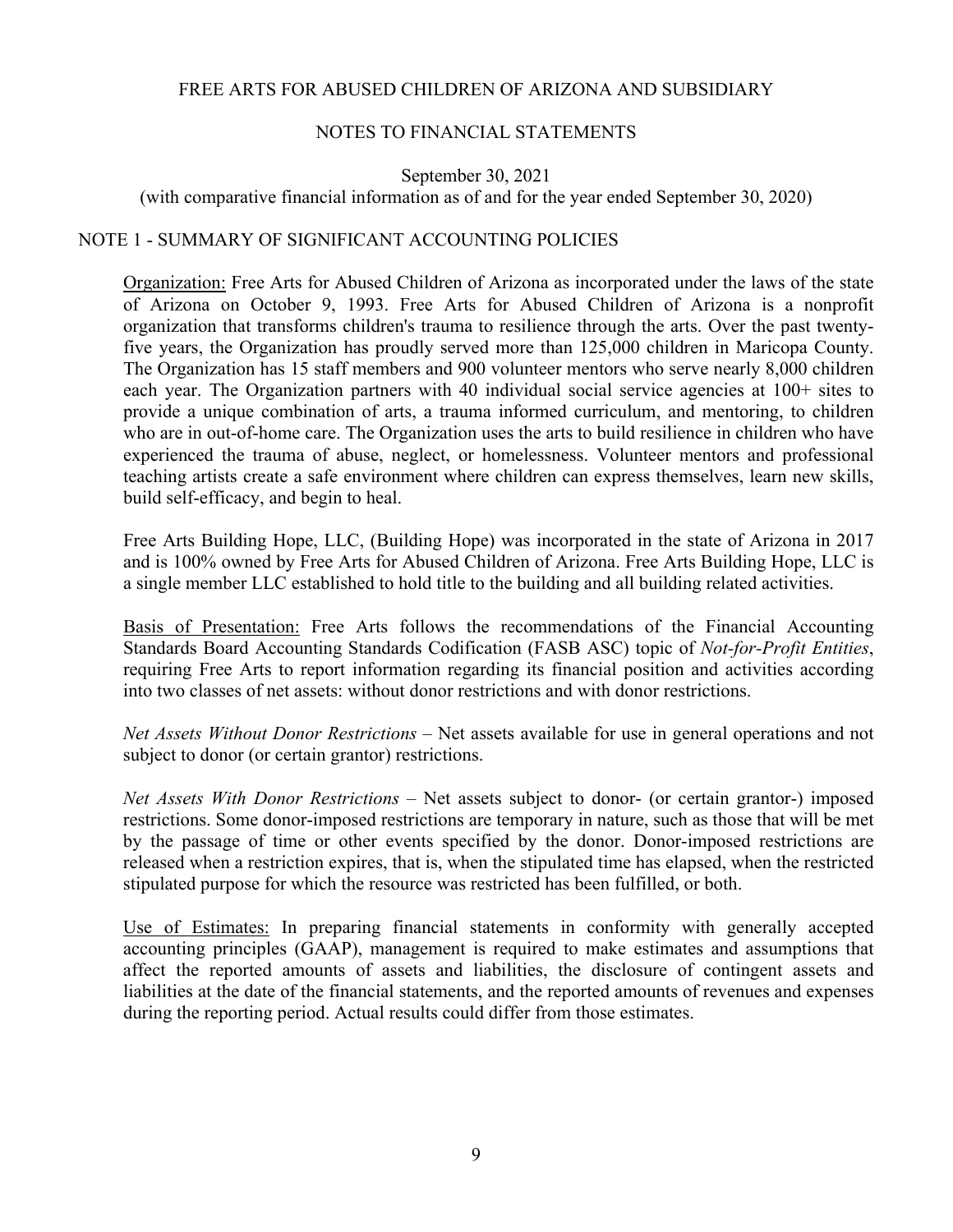### NOTES TO FINANCIAL STATEMENTS

September 30, 2021

(with comparative financial information as of and for the year ended September 30, 2020)

### NOTE 1 - SUMMARY OF SIGNIFICANT ACCOUNTING POLICIES - CONTINUED

Consolidated Financial Statements: In accordance with the Financial Accounting Standards Board Accounting Standards Codification (FASB ASC)'s topic of *Consolidation*, the consolidated financial statements include the accounts of Free Arts for Abused Children of Arizona and Free Arts Building Hope, LLC (collectively referred to as Free Arts). All significant interorganization transactions and accounts have been eliminated.

Cash and Cash Equivalents: For purposes of the statement of cash flows, Free Arts considers all highly liquid investments purchased with an original maturity of three months or less to be cash equivalents.

Contributions Receivable, Net: Contributions receivable expected to be collected within one year are recorded at net realizable value. Contributions receivable expected to be collected in future years are initially recorded at fair value using present value techniques incorporating risk-adjusted discount rates designed to reflect the assumptions market participants would use in pricing the asset. In subsequent years, amortization of the discount is included in contribution revenue in the consolidated statement of activities. Management determines the allowance for contributions receivable based on historical experience, an assessment of economic conditions, and a review of subsequent collections. An allowance for doubtful accounts was established and the balance was \$3,750 and \$0 at September 30, 2021 and 2020, respectively.

Property and Equipment: Purchased property and equipment of \$5,000 or greater are recorded at cost, or if donated, at estimated fair value at the date of gift. Depreciation is computed using the straight-line method based on estimated useful lives of the assets as follows:

| <b>Building</b>                    | 30 years      |
|------------------------------------|---------------|
| Furniture, fixtures, and equipment | $3 - 7$ years |

Contributions: Contributions are reported in accordance with the FASB ASC subtopic of *Revenue Recognition for Not-for-Profit Entities*. Contributions received are recorded as net assets without donor restrictions or with donor restrictions, depending on the existence and/or nature of any donor restrictions. All donor restricted support is reported as an increase in net assets with donor restrictions depending on the nature of the restriction. When a donor restriction expires, that is, when a stipulated time restriction ends or purpose restriction is accomplished, net assets with donor restrictions are reclassified to net assets without donor restrictions and reported in the statement of activities as net assets released from restrictions. Donor-restricted contributions whose restrictions are met in the same reporting period are reported as net assets without donor restrictions.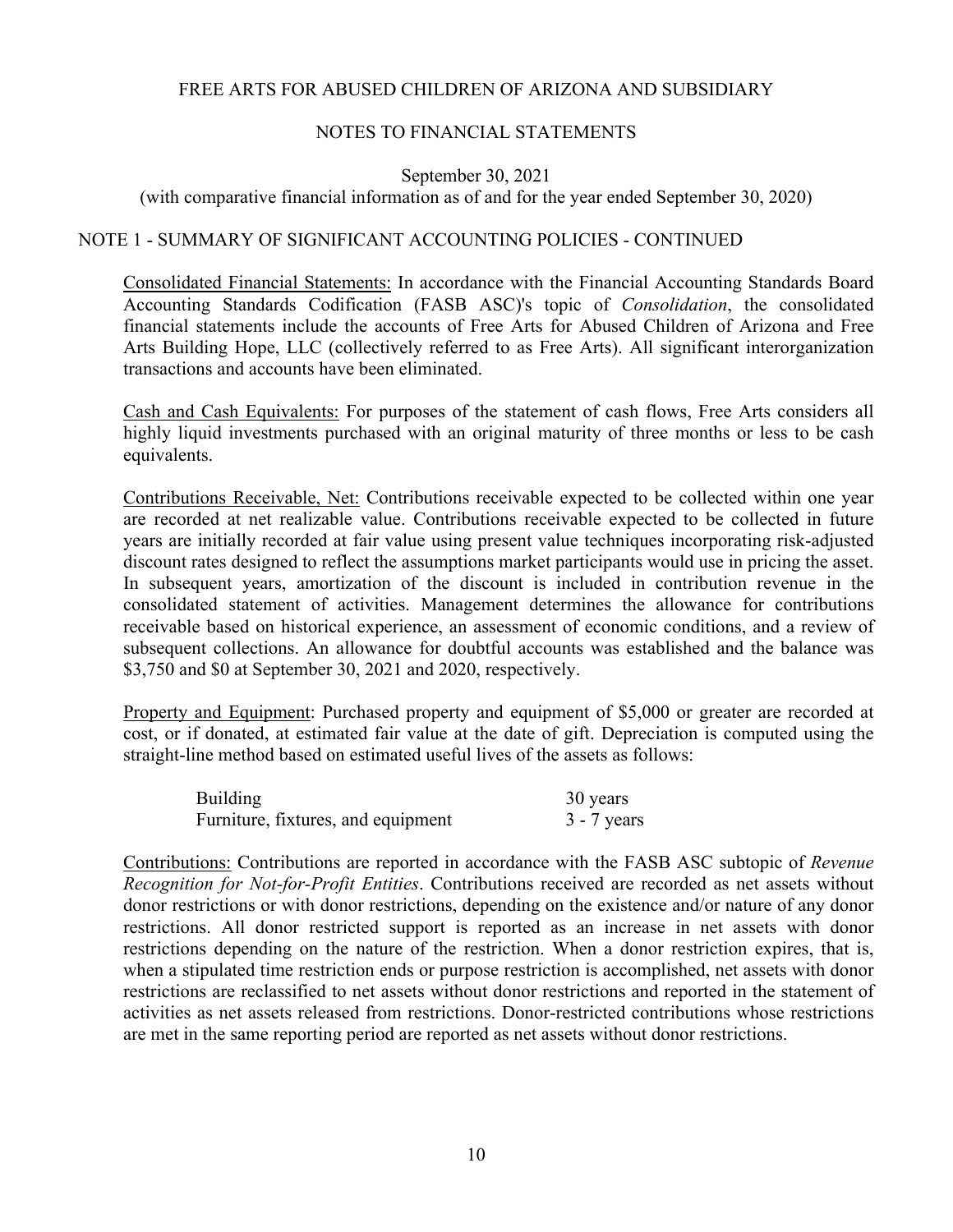### NOTES TO FINANCIAL STATEMENTS

September 30, 2021

(with comparative financial information as of and for the year ended September 30, 2020)

### NOTE 1 - SUMMARY OF SIGNIFICANT ACCOUNTING POLICIES - CONTINUED

In-kind contributions/expenses: Use of donated goods and services are recorded at their estimated fair value at the date of donation. Donated services are recognized in the financial statements at their estimated fair value if the following criteria are met:

- 1. The services require specialized skills and the services are provided by individuals possessing those skills, and the services would typically need to be purchased if not donated, or
- 2. The services enhance or create an long-lived asset.

Functional Expenses: The costs of providing various program and supporting services have been presented on a functional basis in the statements of activities and functional expenses. Accordingly, certain costs have been allocated among the programs and supporting services benefited based on estimates of facility usage and the estimated percentage of payroll costs benefiting the program or supporting services.

Income Taxes: Free Arts is exempt from federal and state income taxes as an organization other than a private foundation under Section  $501(c)(3)$  of the Internal Revenue Code and similar state provisions. Free Arts Building Hope, LLC is considered a disregarded entity as a wholly-owned limited liability corporation.

Financial impact of COVID-19: Free Arts operations have been, and continue to be affected by the recent and ongoing outbreak of the Coronavirus disease (COVID-19), which was declared a pandemic by the World Health Organization in March 2020. While the disruption is expected to be temporary, there is considerable uncertainty around the duration and the related financial impact. However, the related financial impact and duration cannot be reasonably estimated at this time.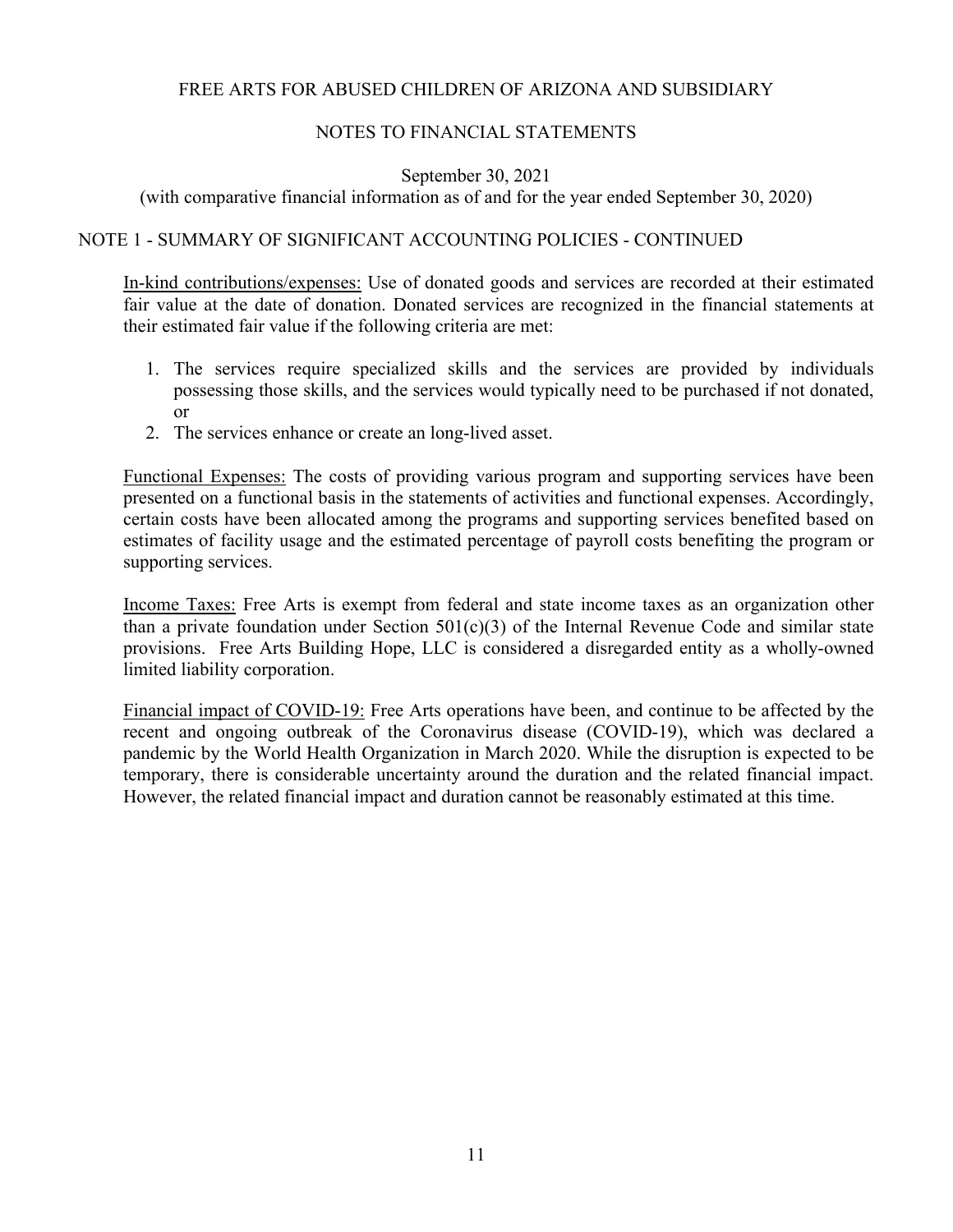#### NOTES TO FINANCIAL STATEMENTS

#### September 30, 2021

(with comparative financial information as of and for the year ended September 30, 2020)

#### NOTE 2 - LIQUIDITY AND AVAILABILITY

Free Arts monitors its liquidity so that it is able to meet its operating needs and other contractual commitments. Free Arts has the following financial assets that could readily be made available within one year of each fiscal year end to fund expenses without limitations:

| Financial assets included in total assets:                        | 2021        | 2020        |
|-------------------------------------------------------------------|-------------|-------------|
| Cash and cash equivalents                                         | \$2,248,399 | \$1,508,857 |
| Contributions receivable, net                                     | 747,721     | 296,628     |
| Other receivable                                                  |             | 5,073       |
| Total financial assets included in total assets                   | 2,996,120   | 1,810,558   |
| Less amounts unavailable for general expenditure within one year: |             |             |
| Board-designated net assets                                       | (141, 123)  | (31,690)    |
| Net assets with donor purpose restrictions                        | (3,586)     |             |
| Contributions receivable, noncurrent portion, net                 |             | (97, 710)   |
| Financial assets available to meet cash needs for general         |             |             |
| expenditures within one year                                      | 2,851,411   | 1,681,158   |

In addition to financial assets available to meet general expenditures over the year, Free Arts operates with a balanced budget and anticipates covering its general expenditures by collecting contributions, grants, and other revenues.

#### NOTE 3 - CONTRIBUTIONS RECEIVABLE, NET

Free Arts's contributions receivable consisted of the following at September 30:

|                                         | 2021    | 2020                  |
|-----------------------------------------|---------|-----------------------|
| Due within one year                     |         | 751,471 \$<br>198,918 |
| Due within two to three years           |         | 108,333               |
|                                         | 751,471 | 307,251               |
| Allowance for doubtful accounts         |         | (3,750)               |
| Discount to adjust to net present value |         | (10,623)              |
| Total pledges receivable, net           | 747,721 | 296,628               |

Contributions receivable due in more than one year are discounted at 3.5% in the year that the unconditional promise to give is made to Free Arts. At September 30, 2021, 80% of Free Arts' contributions receivable was due from three contributors and at September 30, 2020, 65% was due from one contributor.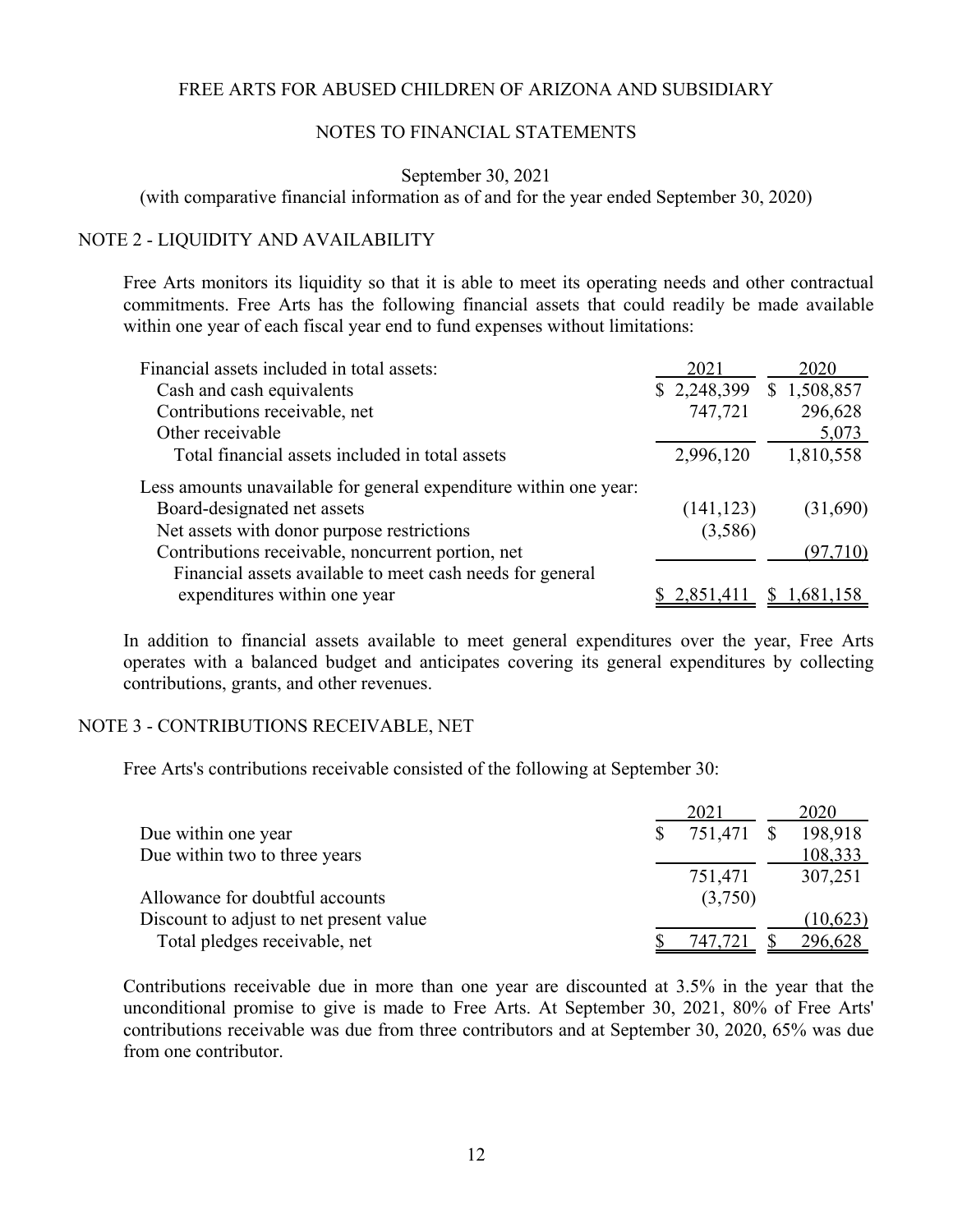### NOTES TO FINANCIAL STATEMENTS

September 30, 2021

(with comparative financial information as of and for the year ended September 30, 2020)

### NOTE 4 - PROPERTY AND EQUIPMENT, NET

Property and equipment consisted of the following at September 30:

|                                    | 2021       | 2020       |
|------------------------------------|------------|------------|
| Land                               | 167,500    | 167,500    |
| <b>Building</b>                    | 3,987,823  | 3,970,772  |
| Furniture, fixtures, and equipment | 143,296    | 143,296    |
| Construction in progress           |            | 24,100     |
|                                    | 4,298,619  | 4,305,668  |
| Less accumulated depreciation      | (434, 418) | (274, 403) |
| Total property and equipment, net  | 3,864,201  | 4,031,265  |
|                                    |            |            |

#### NOTE 5 - NET ASSETS WITH DONOR RESTRICTIONS

Net assets with donor restrictions for the year ended September 30, 2021, consisted of the following:

|                                  | Beginning<br>Balance | Increases | Releases      | Ending<br>Balance |
|----------------------------------|----------------------|-----------|---------------|-------------------|
| <b>Board Renovation Campaign</b> |                      |           |               |                   |
| (purpose and time restrictions)  | \$<br>88,200         |           | $(57,117)$ \$ | 31,083            |
| Camp                             |                      | 13,500    | (12,658)      | 842               |
| Other time restrictions          | 208,428              | 869,381   | (358, 427)    | 719,382           |
|                                  | 296,628              | 882,881   | (428, 202)    | 751,307           |

Net assets with donor restrictions for the year ended September 30, 2020, consisted of the following:

|                                  | Beginning    |           |               | Ending  |
|----------------------------------|--------------|-----------|---------------|---------|
|                                  | Balance      | Increases | Releases      | Balance |
| Parsons Foundation Building      |              |           |               |         |
| Renovation                       | \$<br>35,083 |           | (35,083)      |         |
| <b>Board Renovation Campaign</b> |              |           |               |         |
| (purpose and time restricted)    | 88,200       | 33,450    | $(33,450)$ \$ | 88,200  |
| Silverman Family Foundation      |              | 5,000     | (5,000)       |         |
| Other time restrictions          | 51,952       | 320,399   | (163, 923)    | 208,428 |
|                                  | 175,235      | 358,849   | (237, 456)    | 296,628 |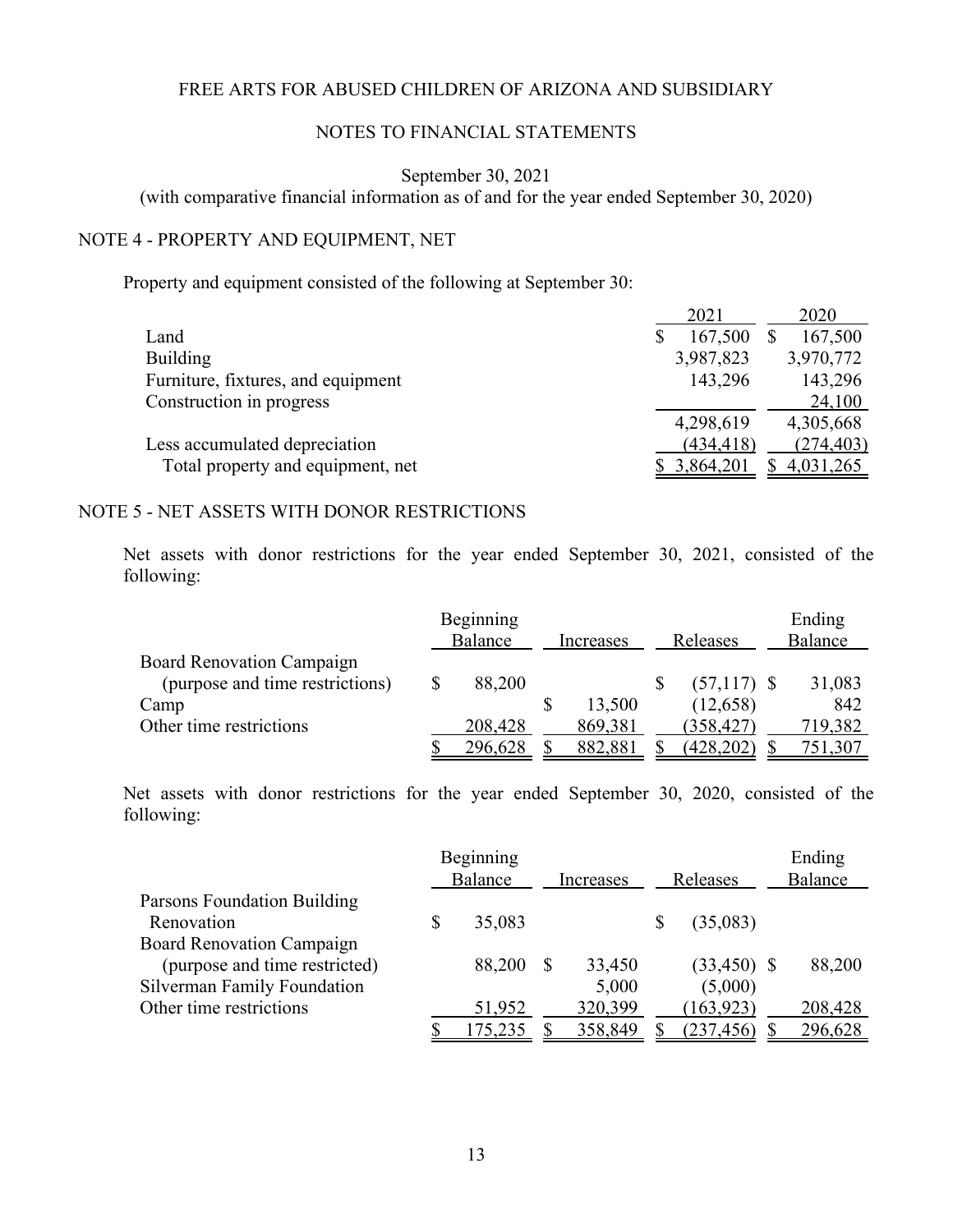#### NOTES TO FINANCIAL STATEMENTS

#### September 30, 2021

(with comparative financial information as of and for the year ended September 30, 2020)

#### NOTE 6 - OPERATING LEASE

Free Art's receives rental income of \$2,250 per month under an operating lease for the use of office space through 2023. Future minimum payments for the remaining lease term are as follows:

| 2022  | S | 27,000 |
|-------|---|--------|
| 2023  |   | 27,000 |
| Total |   | 54,000 |

#### NOTE 7 - IN-KIND CONTRIBUTIONS AND EXPENSES

Free Arts records various types of in-kind support, including the skilled labor of numerous volunteers and supplies for use by its programs.

In-kind support for Free Arts' arts and mentoring programs are summarized as follows for the years ended September 30:

|                                                   | 2021 |        | 2020 |        |
|---------------------------------------------------|------|--------|------|--------|
| Art supplies                                      |      | 16,161 |      | 33,906 |
| Printing services                                 |      |        |      | 5,000  |
| Tickets/vouchers                                  |      |        |      | 4,813  |
| Space rental                                      |      | 44,378 |      | 4,000  |
| Other                                             |      | 31,623 |      | 3,090  |
| Total reported in-kind contributions and expenses |      | 92,162 |      | 50,809 |

In addition, the following summarizes the estimated value of other services that have been donated to support Free Arts' programs that do not meet the criteria for recognition in the consolidated financial statements for the years ended September 30:

|                                                   | 2021      |  | 2020    |  |
|---------------------------------------------------|-----------|--|---------|--|
| Unskilled services provided to Free Arts programs | 74.213 \$ |  | 108,868 |  |
| Other                                             | 18.789    |  | 20,046  |  |
| Total unreported donated assets and services      | 93,002    |  | 128,914 |  |